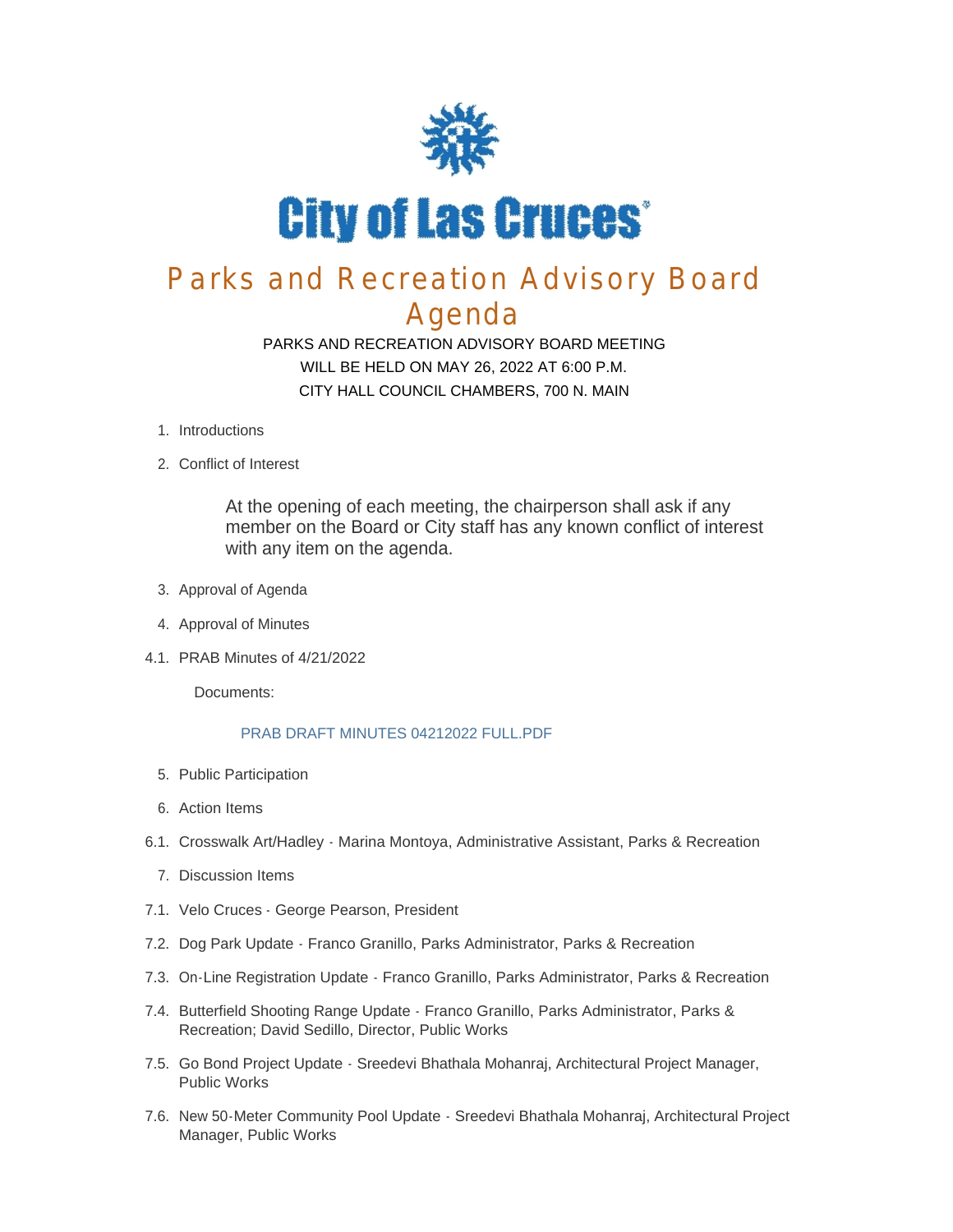- 7.7. Gomez Park/Cricket Steve Pacheco, Senior Engineer, Public Works
- 4th of July Update Phil Catanach, Recreation Administrator, Parks & Recreation 7.8.
- 7.9. Team Up to Clean Up Updates Robert Nunez, Youth Services Administrator, Parks & Recreation
- 7.10. Parks & Recreation Project Updates Catherine Mathews, Landscape Architect, Parks & **Recreation**
- 7.11. Gallagher Park Renovations Update Catherine Mathews, Landscape Architect, Parks & Recreation
- 7.12. Las Cruces Public School Agreement High Noon Soccer Fields (1-5) Sonya Delgado, Director, Parks & Recreation
	- 8. Staff Member Comments
	- 9. Board Member Comments
	- 10. Adjournment

If you need an accommodation for a disability to enable you to fully participate in this event, please contact us 72 hours before the event at 541-2550.

The City of Las Cruces does not discriminate on the basis of race, color, national origin, sex, sexual orientation, gender identity, religion, age or disability in employment or the provision of services.

Posted: May 20, 2022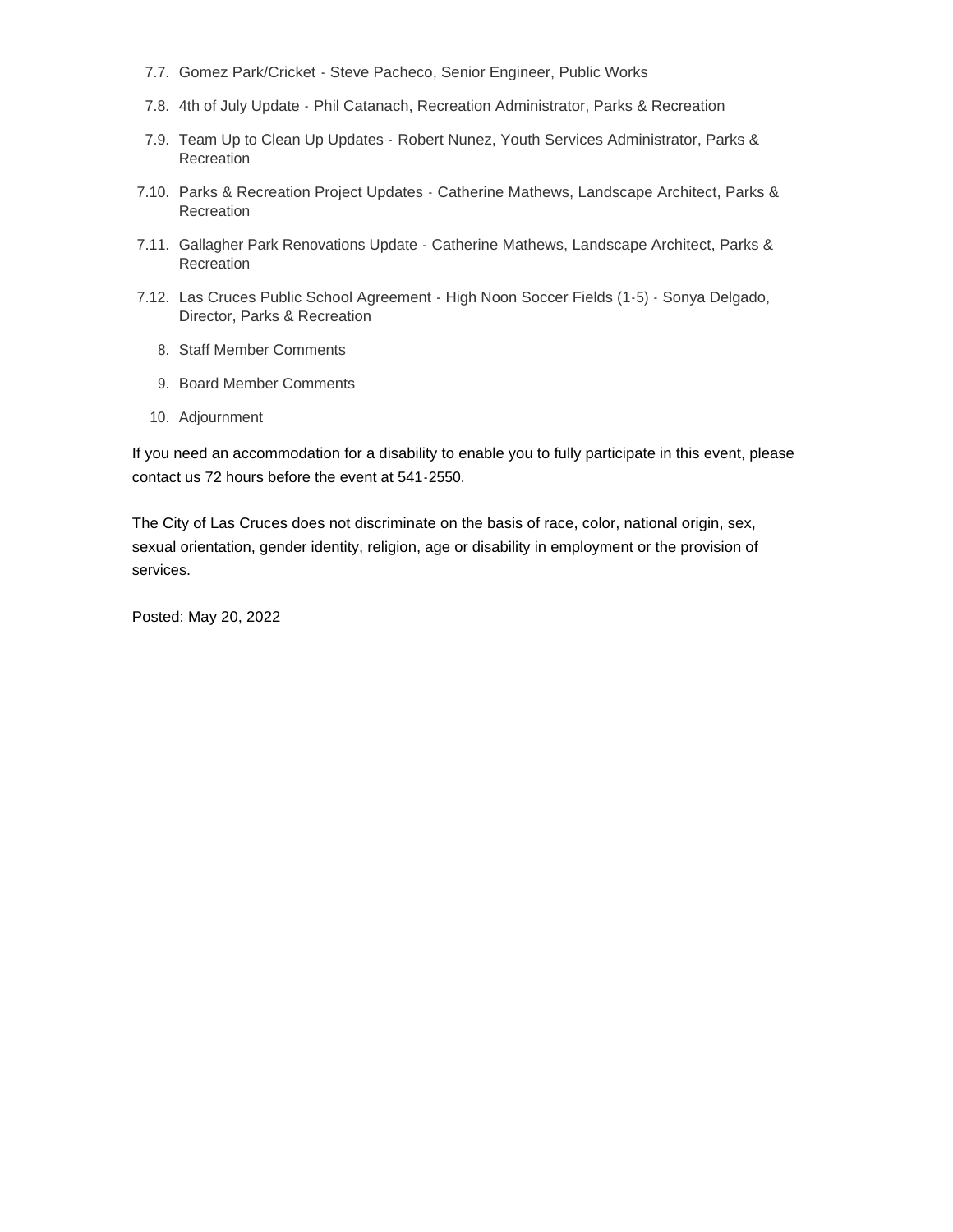#### Parks and Recreation Advisory Board Meeting

#### April 21, 2022

- The Parks and Recreation Advisory Board held a meeting on January 20, 2022, at 6:00 p.m. at City Hall Council Chambers, 700 N. Main, Las Cruces, NM.
- Parks and Recreation Advisory Board Members Present:
- Cassie McClure District 1
- Stan Engle District 4
- Megan Schuller District 6
- 

- Parks and Recreation Advisory Board Members Absent:
- 

Eric Montgomery – District 5

- Vacant District 2
- Vacant District 3
- Vacant At Large
- 
- Others Present:
- 
- Rhonda Diaz, H2O Conservation Program Coordinator, Las Cruces Utilities
- Ronald Borunda, Deputy Director Water, Las Cruces Utilities
- Phillip Pruett, President, Mesilla Valley Shotgun Sports
- Greg Shervanick, Public
- J. Woods, Keep Las Cruces Beautiful, Parks & Recreation
- Robert Nunez, Youth Services Administrator, Parks & Recreation
- Donna Harvath, Public, Vice-President, Las Cruces Dog Park Coalition
- Kevin Armstrong, Public, Las Cruces Dog Park Coalition
- Robert Wojcikiewicz Public, Las Cruces Cricket
- Javed Akhtar, Public, Las Cruces Cricket
- Ahsan Jamil, Public, Las Cruces Cricket
- Jake Gutierrez, Manager, Parks & Recreation
- Wilfred Martinez, Parks & Recreation
- Franco Granillo, Parks Administrator, Parks & Recreation
- Phil Catanach, Recreation Services Administrator, Parks & Recreation
- Cathy Mathews, Landscape Architect, Parks & Recreation
- Hazel Nevarez, Recording Secretary, Parks & Recreation
- Sonya Delgado, Director, Parks & Recreation
- 
- The Parks and Recreation Advisory Board Meeting of April 21, 2022, at City Hall Council Chambers, 700 N.
- Main, Las Cruces, NM and was brought to order at 6:00 p.m. by Chair McClure and recognized the meeting
- as having a legal quorum.
- 
- **1. Introductions**
- 
- Board members introduced themselves and stated the district they represent.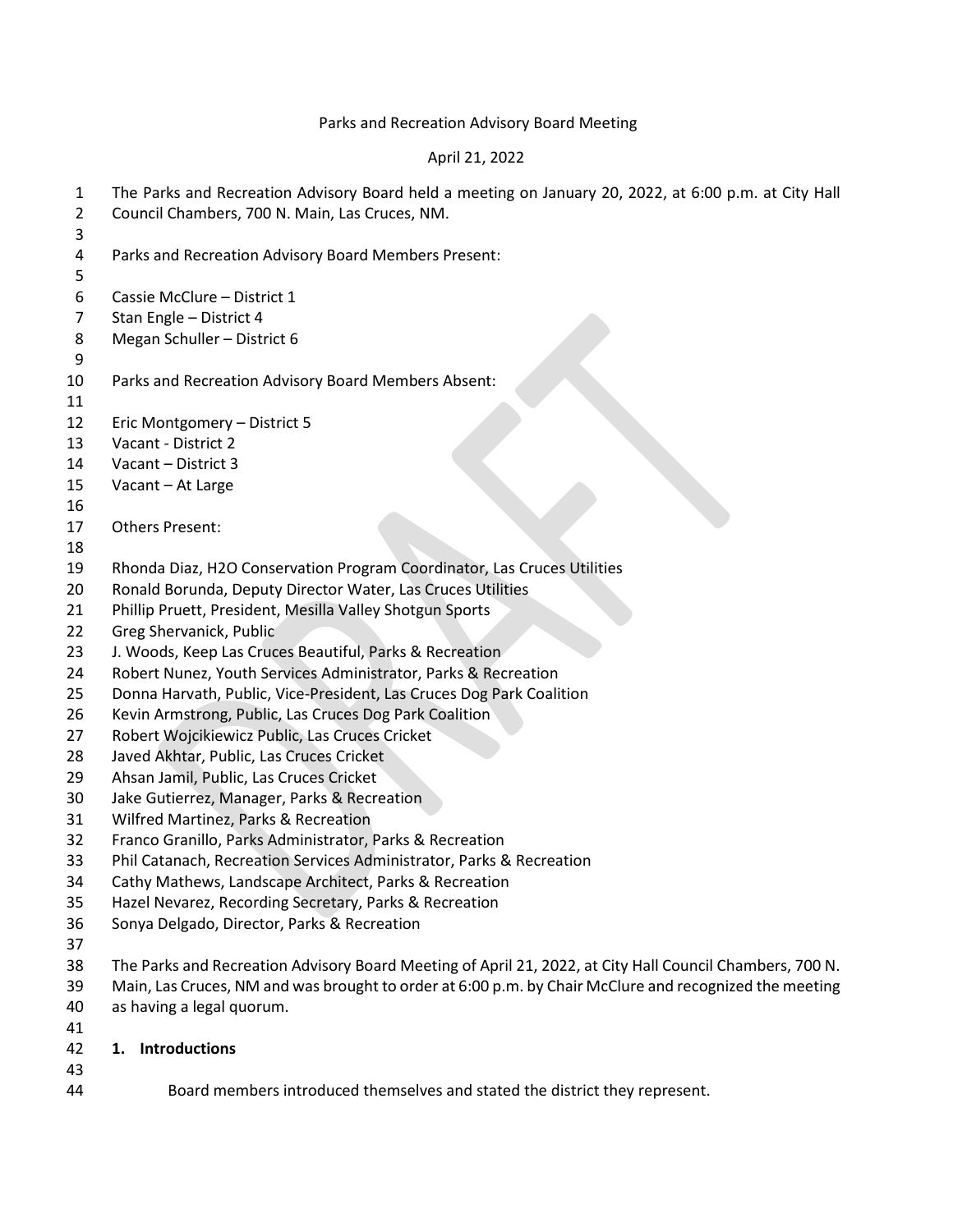| 45       |    |                                                                                                      |
|----------|----|------------------------------------------------------------------------------------------------------|
| 46       |    | 2. Conflict of Interest                                                                              |
| 47       |    |                                                                                                      |
| 48       |    | No Conflict of Interest.                                                                             |
| 49       |    |                                                                                                      |
| 50       |    | 3. Approval of Agenda                                                                                |
| 51       |    |                                                                                                      |
| 52       |    | Board Member Schuller moved to approve Parks and Recreation Advisory Board Meeting Agenda            |
| 53       |    | for April 21, 2022, seconded by Vice-Chair Engle.                                                    |
| 54       |    |                                                                                                      |
| 55       |    | Roll Call Vote:                                                                                      |
| 56       |    | Vice-Chair Engle - Aye                                                                               |
| 57       |    | Board Member Schuller - Aye                                                                          |
| 58       |    | Chair McClure - Aye                                                                                  |
| 59       |    | Motion carried unanimously.                                                                          |
| 60       |    |                                                                                                      |
| 61       |    | 4. Approval of Minutes                                                                               |
| 62       |    |                                                                                                      |
| 63       |    | Board Member Schuller moved to approve Parks and Recreation Advisory Board meeting minutes           |
| 64       |    | of January 20, 2022, seconded by Vice-Chair Engle.                                                   |
| 65       |    |                                                                                                      |
| 66       |    | Roll Call Vote:                                                                                      |
| 67       |    | Vice-Chair Engle - Aye                                                                               |
| 68       |    | Board Member Schuller - Aye                                                                          |
| 69       |    | Chair McClure - Aye                                                                                  |
| 70       |    | Motion carried unanimously.                                                                          |
| 71<br>72 | 5. | <b>Public Participation</b>                                                                          |
| 73       |    |                                                                                                      |
| 74       |    | Prior to public participation, Chair McClure advised public they are allotted seven (7) minutes to   |
| 75       |    | speak split between public participation and agenda items.                                           |
| 76       |    |                                                                                                      |
| 77       |    | Phillip Pruett, President, Mesilla Valley Shotgun Sports Inc., began by informing the Board his item |
| 78       |    | is also coming up under Agenda 7.4 and may possibly also speak at that time. Mr. Pruett said he      |
| 79       |    | is present to ask for help to fix the entrance road to Butterfield Shooting Range. He said Mesilla   |
| 80       |    | Valley Shotgun Sports is a group of shotgun enthusiasts engaged in building, operating, and          |
| 81       |    | maintaining the trap, skeet, and sporting clay ranges within the Butterfield Park. They host         |
| 82       |    | numerous shotgun shoots every year that attract hundreds of people from within New Mexico            |
| 83       |    | and neighboring states. Several other clubs including the Las Cruces Police Department and the       |
| 84       |    | general public utilize the park daily. He said other than shooting, the most common topic            |
| 85       |    | discussed is the road. The 231-yard road on Bureau of Land Management (BLM) land which               |
| 86       |    | connects from the I-10 overpass to the Butterfield Range is in extremely horrible condition. He      |
| 87       |    | said they are hoping that Parks & Recreation can temporarily repair the road for now and             |
| 88       |    | eventually come up with a long-term solution to pave and maintain the road.                          |
| 89       |    |                                                                                                      |
| 90       |    | Mr. Gregory Shervanick expressed to the Board that he would like to give accolades to Sonya          |
| 91       |    | Delgado and her staff for Easter Saturday where the Parks Department co-sponsored the Easter         |
| 92       |    | Egg Hunt and the Parks Department cleaned the parks from top to bottom before, during and            |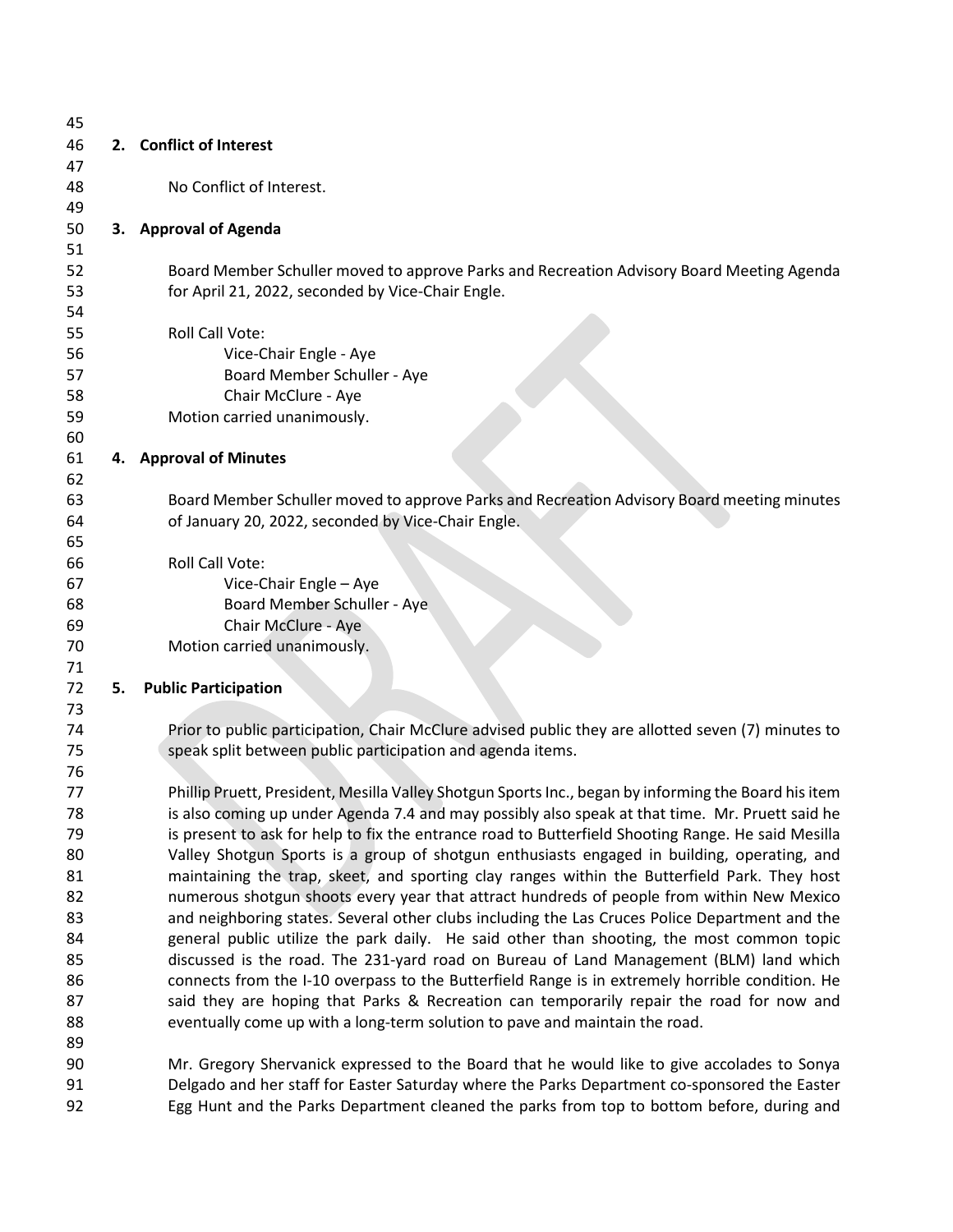after. He added the Recreation Department had a truck there, and he believed the ladies name was Frances, who takes care of the children's toys, and she should definitely get a reward. Mr. Shervanick said she spent all day and took care of thousands of children almost by herself. Mr. Shervanick mentioned that the pictures of the event showed thousands of people smiling in the Sun News. Mr. Shervanick added that on Sunday, the Parks Department also did a great job of cleaning up after the public, but the biggest problem on Sunday and with Mother's Day coming up, a lot of vehicles drive into the park and City staff needs to find a way for people to bring their property in and take it out and not stay with their vehicles in the park. It is understood Easter and Mother's Day is a celebratory day, and it is dangerous to be driving in the park with children after celebratory conditions. Mr. Shervanick said the last thing he would like to say is in talking about critical thinking, cost of park projects, and as cost of park projects goes up, he feels the Board must be more vocal about projects. He said the Go Bond provided a brand-new picnic station at Young Park and at that time he mentioned to Public Works as well as others that there is erosion 106 problem caused by metal roof which leaches everything down to the pond so the pond isn't as clear as it should be, and on Monday he read that the building area was going to be closed off to fix erosion. He added he thinks the erosion should have been fixed when the property was changed and being built, and this is a secondary situation where critical thinking and sustainability didn't work out. Mr. Shervanick also offered advice that the recreation department should have a secondary truck for games because as the park system grows, a secondary truck would be valuable to going to other locations, with the number of neighborhood parks that there are.

 Ms. Delgado commented that the pavilion at Young Park is not closed, it will be available during the time of fixing the erosion, it just won't be permitted out.

 Chair McClure asked if there are areas for loading and unloading at any of the parks. Ms. Delgado 118 said no, and she had made notation of that.

 Mr. Robert Wojcikiewicz, was present representing group he calls the Las Cruces Cricket Club, an 121 informal group of people that get together every weekend to play cricket. He said the group is made up of entirely of graduate students, most of which are from India, Bangladesh and Pakistan. He said they wanted presence at this Board meeting because they play at Gomez Park and would like to ask that in the final plan for Gomez Park, there are provisional plans for a 20 meter by 5- meter area for playing cricket. Mr. Wojcikiewicz said there are about 25 of them that play cricket, and it would be nice to have an area for students that are in a foreign place to have an area to 127 play cricket.

 Mr. Kevin Armstrong, President of the Las Cruces Dog Park Coalition, said he was present because there are people at the Dog Park and on Facebook called Dog Parkers saying should go to Council and this Board meeting, and none of the people saying that came. He said he and one other person present who pick up poop and maintaining the park came. He said first off, he would like to say 133 they really appreciate the city, every other week have been doing what they call a wash down because it helps keep the dust and odors down. He said they themselves have been cleaning the park once a month, wash everything by hand, and do a lot of maintenance work in the park. Mr. 136 Armstrong said they do have some problems which lead to some of the comments being made. He said he hesitates, because he has respect for the chain of command, for Sonya, and not all 138 things have been through the chain of command or put into the chain and not responded to. Mr. Armstrong said there use to be quarterly meetings and would like to see them resumed as haven't had any in a long time. He said there were some trees, and two years ago he warned that the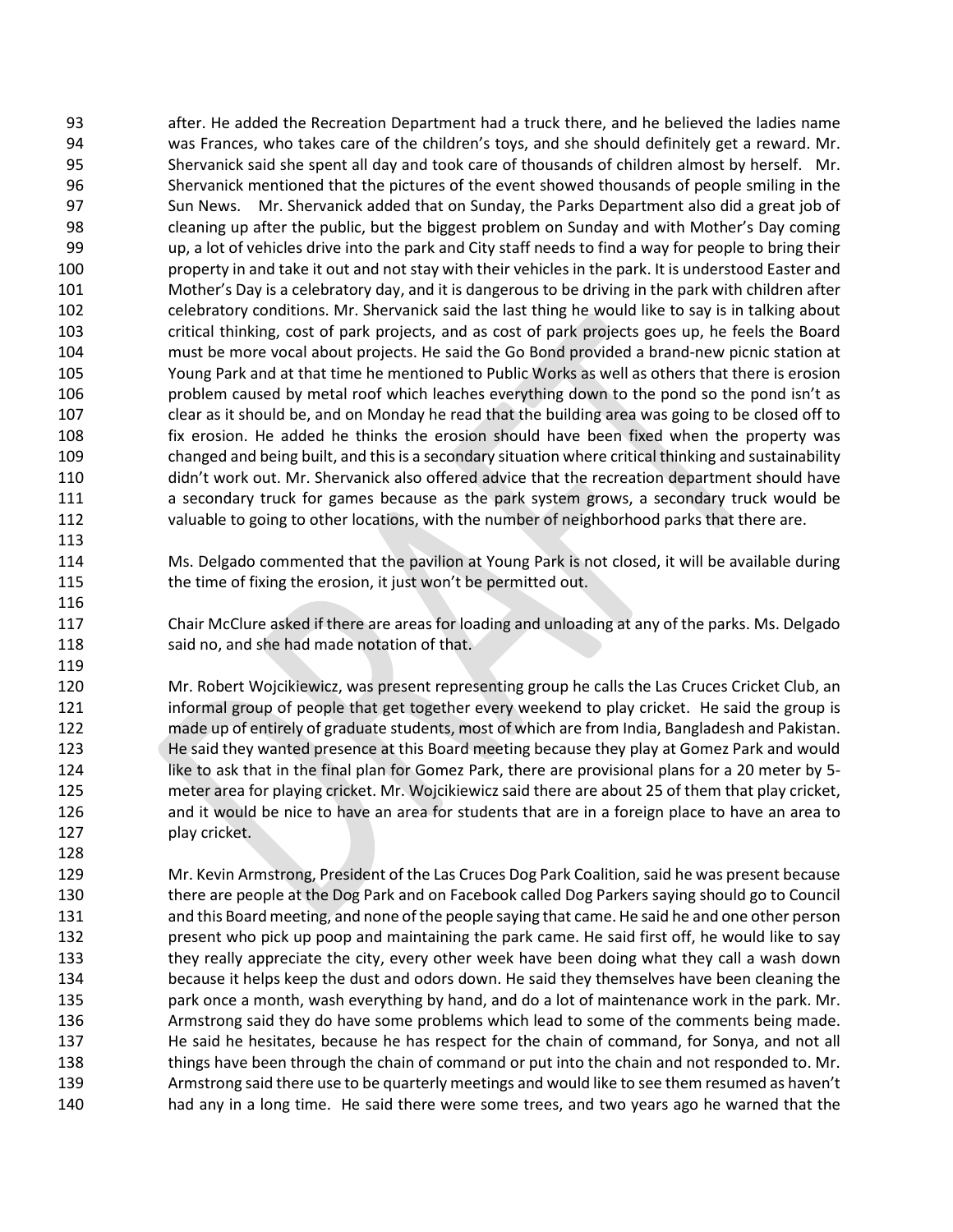- pine trees were dying from the top down and should be checked out with no response from the person he thought was responsible. Now the trees are like halfway down. Mr. Armstrong said 143 there are pine trees inside the park that are not yet infected and as far as he knows, the bad trees 144 that are infected need to be cut down. Another thing that upsets him which leads him to question Board's job even though it's volunteer, Board's job should be to make sure Parks and Recreation staff are doing their jobs and should be aware, which would require Board to go to the different parks and the recreation programs and talk to the people there to see what is going on. Mr. Armstrong ended by thanking the Board for their work and their time.
- Chair McClure asked if the Board could put things on the agenda for next time. Ms. Delgado responded yes.
- Ms. Donna Harvath, Vice-President of the Dog Park Coalition, informed the Board the lighting at the Dog Park needs to be fixed, and has been brought up a couple of times. She also said the rule boards need to be more specific, with ordinance numbers would help, at each gate so people understand what they are responsible for.
- Mr. Javed Akhtar informed the Board that they play cricket after class, and it would be nice to have a designated area to play cricket.
- Chair McClure asked to add this to list for next month's agenda.

## **6. Action Items**

- **6.1 Parks and Recreation Department 2021/2022 Fees & Charges/Facility Use Policy – Sonya Delgado, Parks & Recreation Director**
- Ms. Sonya Delgado, Parks & Recreation Director, provided a Power Point presentation on the Parks and Recreation Fees & Charges/Facility Use Policy explaining process for updating annually and summarizing policy and fee changes for the 2021/2022 Policy. She informed the Board this will be updated again with the new swimming pool coming on-line at the beginning of 2023.
- Board Member Schuller asked for clarification of Resident and Non-Resident Fees. Ms. Delgado 174 said Resident are for residents inside city limits and Non-Resident are residents outside city limits.
- Chair McClure asked, regarding Parks and Recreation Advisory Board authority over Leagues/Organizations that utilize City fields and/or facilities being added back into the Fees and Charges, why the language was removed before. Ms. Delgado said it was because league 179 agreements had been done away with and with no league agreement, leagues couldn't come to 180 the Board, which caused some issues, so now reinstated league agreements the language back 181 into the policy.
- Vice-Chair Engle asked if the policy also covers the rental of trails. Ms. Delgado responded yes.

 Board Member Schuller moved to approve the Parks and Rec's Department 2021/2022 Fees and Charges/Facility Use Policy, seconded by Vice-Chair Engle. There was no further discussion by Board or the Public.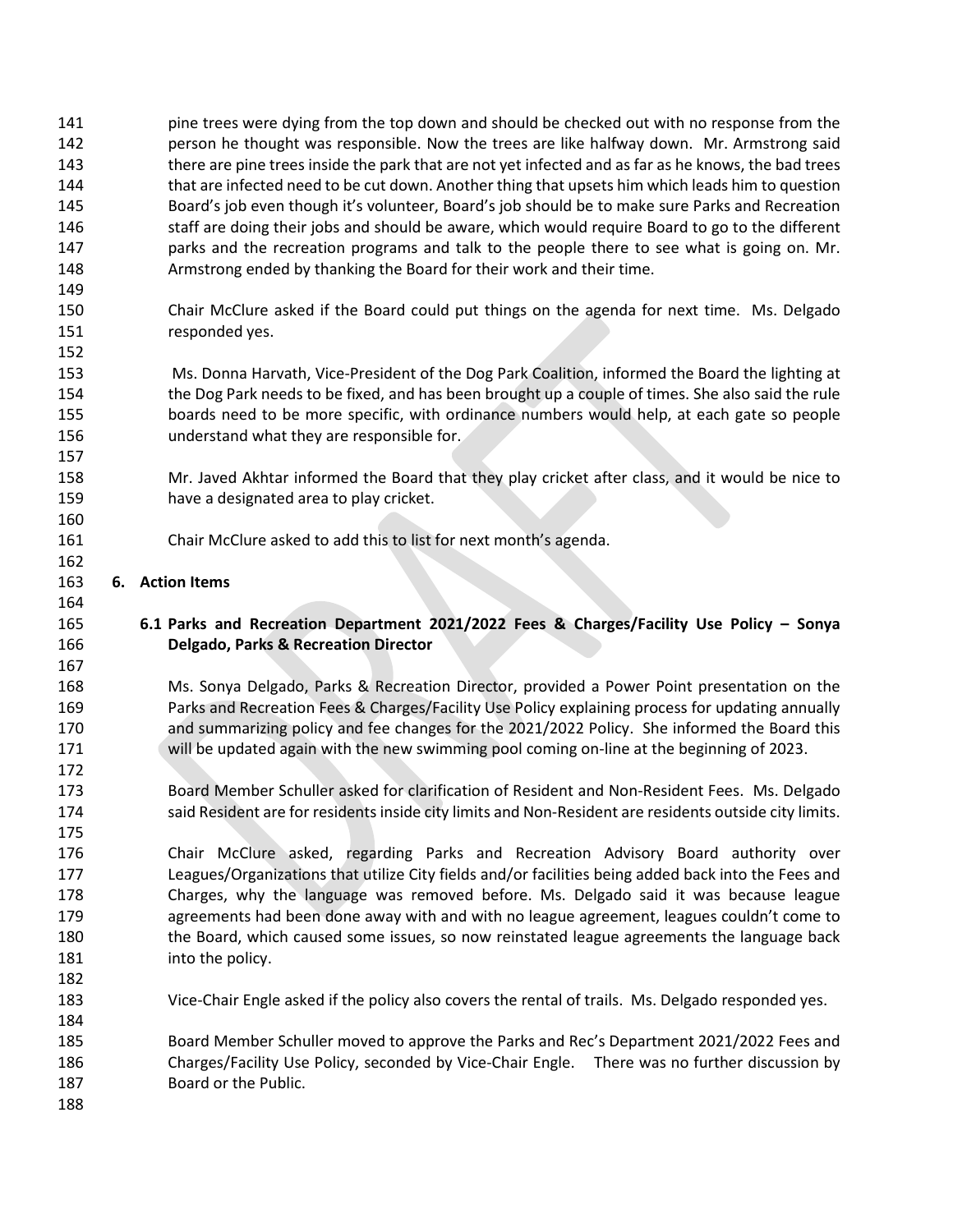| 189        | Roll Call Vote:                                                                                                                                                                             |
|------------|---------------------------------------------------------------------------------------------------------------------------------------------------------------------------------------------|
| 190        | Vice-Chair Engle - Aye                                                                                                                                                                      |
| 191        | Board Member Schuller - Aye                                                                                                                                                                 |
| 192        | Chair McClure - Aye                                                                                                                                                                         |
| 193        | Motion carried unanimously.                                                                                                                                                                 |
| 194        |                                                                                                                                                                                             |
| 195        | 6.2 Park Master Plan Presentations for Branigan Park, Gomez Park, and Frenger Park (Virtual) -                                                                                              |
| 196        | Catherine Mathews, Landscape Architect, Emily Rogers & Aaron Zahm, Morrow Reardon                                                                                                           |
| 197        | Wilkinson Miller (MRWM) Landscape Architects                                                                                                                                                |
| 198        |                                                                                                                                                                                             |
| 199        | Ms. Catherine Mathews, Landscape Architect with Parks & Recreation, informed the Board with                                                                                                 |
| 200        | this agenda item, the Board will hear from Emily Rogers and Aaron Zahm of Morrow Reardon                                                                                                    |
| 201        | Wilkinson Miller via telephone along with a Power Point presentation. Ms. Mathews said these                                                                                                |
| 202        | projects have been ongoing for many months with a lot of public input on what residents are                                                                                                 |
| 203        | interested in seeing in Branigan Park, Gomez Park, and Frenger Park.                                                                                                                        |
| 204        |                                                                                                                                                                                             |
| 205        | Ms. Emily Rogers came online telephonically and presented Power Point presentation giving                                                                                                   |
| 206        | overview of the Master Planning Process, Public Engagement, and Design Concept resulting from                                                                                               |
| 207        | community members input for Branigan Park, Gomez Park, and Frenger Park.                                                                                                                    |
| 208        |                                                                                                                                                                                             |
| 209        | Chair McClure asked how bike access is integrated with Branigan Park. Ms. Rogers responded                                                                                                  |
| 210        | saying utilizing Hayner Avenue and looking at designated bike lanes or share road from bike                                                                                                 |
| 211        | connection from Valley over to the lateral trail. She added as far as within the park, the path                                                                                             |
| 212        | currently shown is specifically for pedestrians, and the path could be widened. Ms. Catherine                                                                                               |
| 213        | Mathews added that the Amador Proximo plan called for the extension of Organ Ave., and that                                                                                                 |
| 214        | constructed road would connect Valley Drive bike lanes with the Armijo Lateral Multiuse Trail so                                                                                            |
| 215        | that road would make sense to provide a possible connection. Chair McClure asked if there is                                                                                                |
| 216        | bike parking in this plan and if there is embedded language for this in the master plan. Ms.                                                                                                |
| 217        | Mathews responded yes to bike parking and she wasn't sure about the language, but bike parking                                                                                              |
| 218        | is always included.                                                                                                                                                                         |
| 219        |                                                                                                                                                                                             |
| 220        | Board Member Schuller asked on Gomez Park as well as Branigan Park, if there is any                                                                                                         |
| 221        | consideration, due to lack of gyms, for a full court basketball to give youth the opportunity to                                                                                            |
| 222        | practice on a full court. Ms. Mathews said the usable space is limited because Gomez Park is a                                                                                              |
| 223        | storm management facility. She added with Frenger, more space is dedicated to court space.                                                                                                  |
| 224        |                                                                                                                                                                                             |
| 225        | Board Member Schuller asked what would be an immediate action, based on public comment, to                                                                                                  |
| 226        | level some ground for cricket pitch at Gomez Park. Ms. Delgado responded this space is primarily                                                                                            |
| 227        | a storm water management system, so will need to work closely with Public Works to see what                                                                                                 |
| 228        | can be done moving forward.                                                                                                                                                                 |
| 229        |                                                                                                                                                                                             |
| 230<br>231 | Chair McClure asked from survey responses, was a full court something that was wanted and did<br>anybody want a plaza. Ms. Rogers responded on the plaza, she was really surprised how many |
| 232        | people didn't want that. She said the basketball court, particularly at Gomez, did not get very                                                                                             |
|            |                                                                                                                                                                                             |
| 233        | strong support.                                                                                                                                                                             |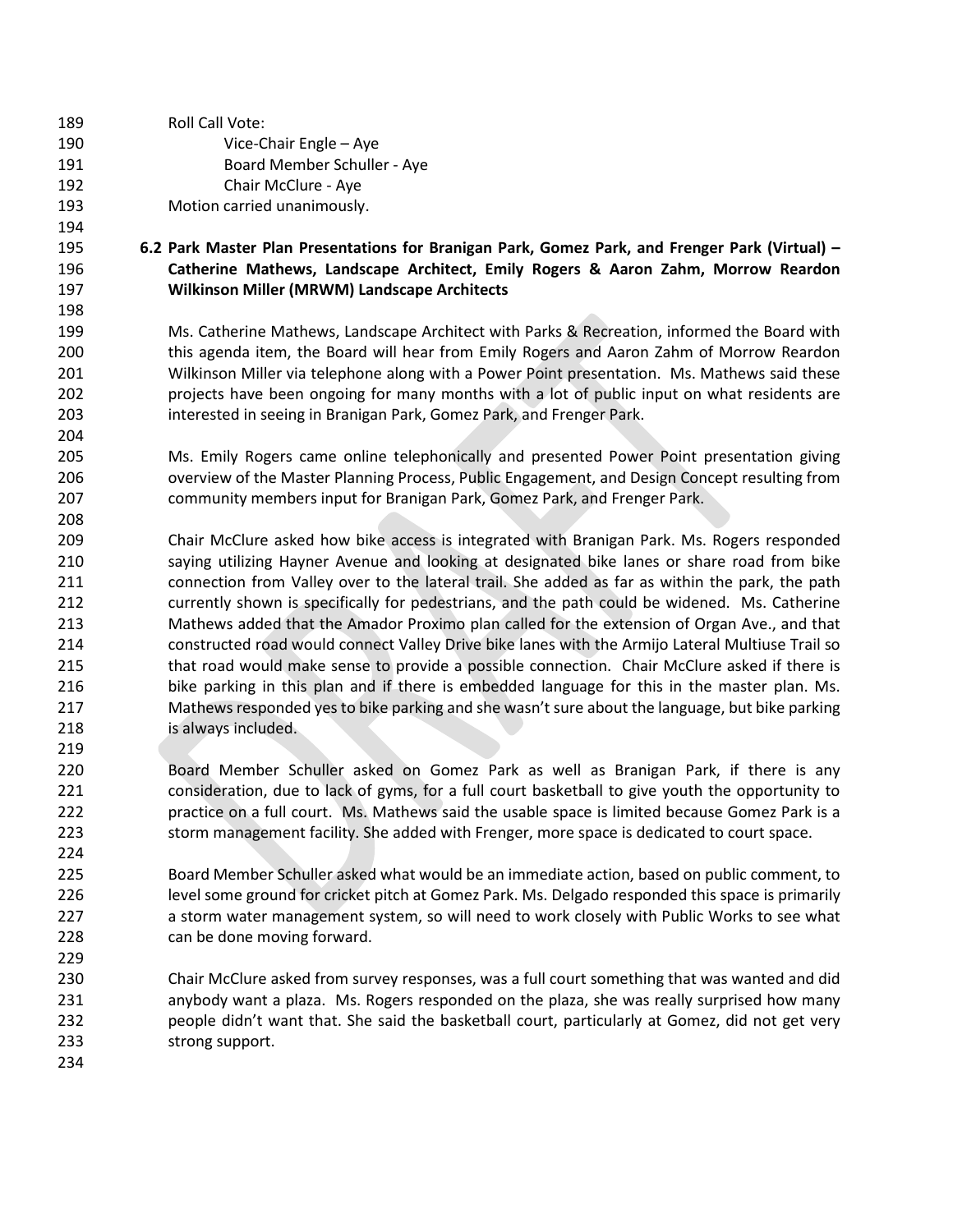Chair McClure said she would be interested in seeing a more dedicated crosswalk at the crossing marked #12 for Gomez Park, being that it is a high-density area and with Espina traffic, and getting 237 the people from the residential area tied into this park.

 Chair McClure asked if this falls into Elevate Las Cruces, in terms of high density. Ms. Mathews responded saying the Active Transportation Plan does call for Espina to be a pedestrian enhanced 241 road because it does connect the University to neighborhoods. Ms. Mathews added that at the design stage, an ADA traffic study for this location would be called for to better address how to bring people from the residential area to cross safely.

 Board Member Engle asked if it would be possible to link El Paseo to Gomez Park. Ms. Mathews 246 said the property at the southwest corner of Gomez is private property and her understanding is 247 that the owner is interested in developing that and when developed, there would need to be access to that property.

 Chair McClure asked if it is being proposed to do away with Frenger Pool. Ms. Delgado responded yes because it has exceeded its life span, and this will come back to the Board with more detail.

 Chair McClure expressed, regarding the Frenger master plan, she would like to see one of the sidewalks converted to a bike lane.

 Board Member Schuller advised against a splash pad at Frenger Park or any master plans due to maintenance, upkeep, water, and staffing. Chair McClure added she was curious to know how many people knew of Frenger pool being removed. Ms. Delgado responded saying it was discussed of the pool coming offline because of its age, and the only real reason it is still running is because NMED is aware of the new pool being built. If the 50- meter pool was already online, Frenger pool would not pass inspection.

 Board Member Engle said that in the past, Frenger was used for cycle la crosse bicycle races and asked if that would still be able to be accommodated in this master plan. Ms. Rogers said this could happen again, the question would be how it would mesh with disc golf.

 Ms. Mathews said she has noted Board member comments about not wanting to go with splash pads and also about la crosse bicycle races, and minor edits can be made to address Boards requests.

 Board Member Schuller moved to accept the Park Master Plan Presentations for Branigan Park, Gomez Park, and Frenger Park, seconded by Vice Chair Engle.

- Ms. Mathews commented that as noted in both Gomez Park and Frenger Park, they are primarily storm water management facilities and Public Works has plans to make some improvements to 276 the storm water management capacity at Frenger so the south end of this park will likely have a change so this plan will not be fully implemented on the south end and will have to be adjusted.
- There was no further discussion.
- 281 Roll Call Vote: Vice-Chair Engle – Aye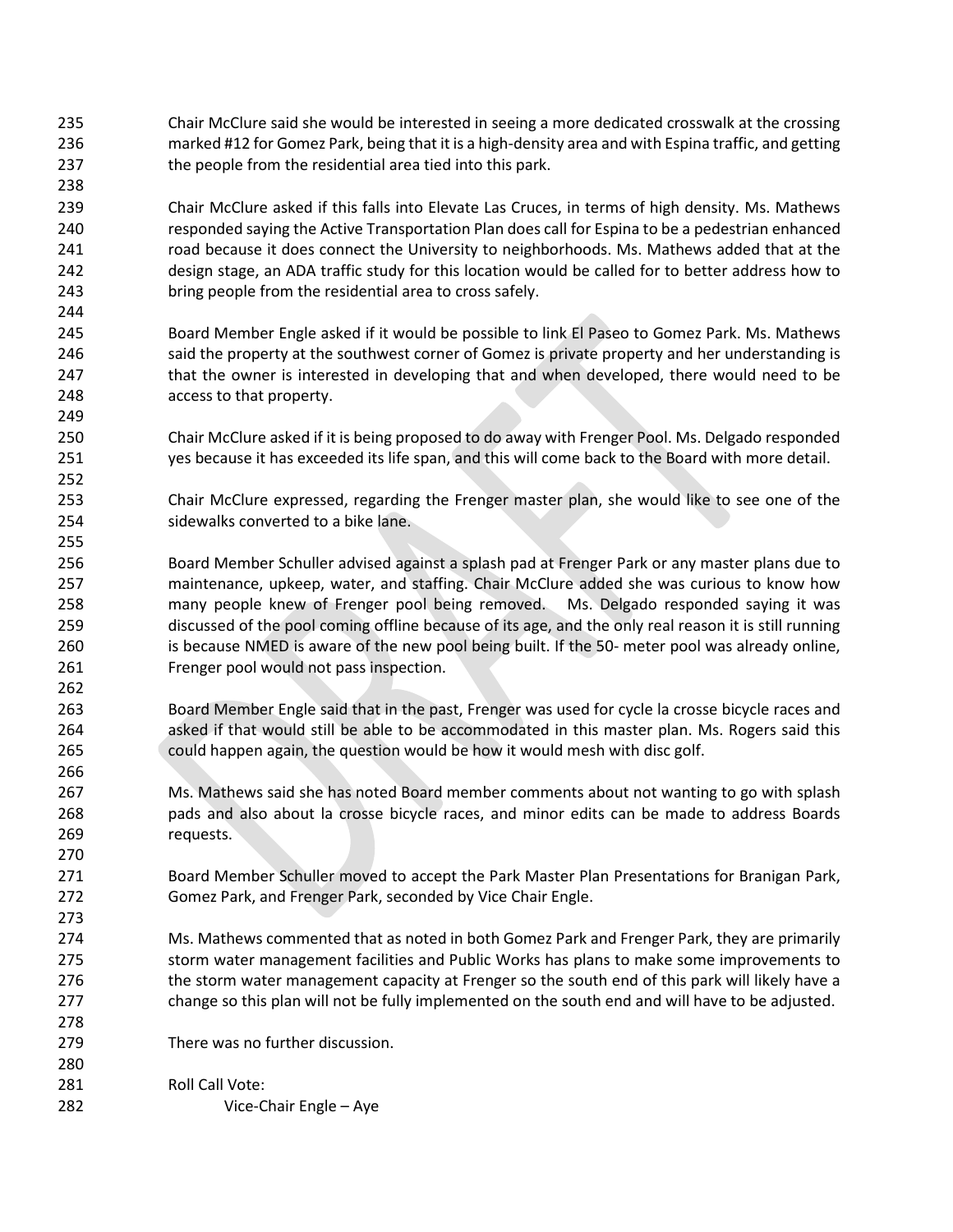| 283        | Board Member Schuller - Aye                                                                      |
|------------|--------------------------------------------------------------------------------------------------|
| 284        | Chair McClure - Aye                                                                              |
| 285        | Motion carried unanimously.                                                                      |
| 286        |                                                                                                  |
| 287        | 6.3 Pioneer Women's Park Gazebo Final Design Plan Presentation - Catherine Mathews, Landscape    |
| 288        | <b>Architect</b>                                                                                 |
| 289        |                                                                                                  |
| 290        | Ms. Catherine Mathews presented to the Board a Power Point presentation on the Pioneer           |
| 291        | Women's Park Gazebo Design work, giving information on history of the Gazebo, design             |
| 292        | considerations, Project Team involved with this project, public input meetings held, and finally |
| 293        | the metal-work design and color palette selections. A picture board was also displayed to show   |
| 294        | what the gazebo will look like.                                                                  |
| 295        |                                                                                                  |
| 296        | Board Member Schuller asked what the column for the gazebo is made out of. Ms. Mathews said      |
| 297        | column is made of durable steel and white was the color selected.                                |
| 298        |                                                                                                  |
| 299        | Board Member Schuller moved to accept the design on Pioneer Women's Park Gazebo, final           |
| 300        | design plan to move forward, seconded by Vice-Chair Engle. There was no further discussion.      |
| 301        |                                                                                                  |
| 302        | Roll Call Vote:                                                                                  |
| 303        | Vice-Chair Engle - Aye                                                                           |
| 304<br>305 | Board Member Schuller - Aye<br>Chair McClure - Aye                                               |
| 306        | Motion carried unanimously.                                                                      |
| 307        |                                                                                                  |
| 308        | <b>Discussion Items</b><br>7.                                                                    |
| 309        |                                                                                                  |
| 310        | 7.1 Keep Las Cruces Beautiful (KLCB) Update - James Woods, KLCB Program Coordinator              |
| 311        |                                                                                                  |
| 312        | Mr. James Wood informed the Board:                                                               |
| 313        | Recent Great American Clean Up was a success, with 558 volunteers registered for the             |
| 314        | clean-up, over 34 groups, collecting 2.5 tons of trash, and four roll-offs that collected        |
| 315        | another 400 tons of trash. He added focus was on the East and West side of the Bataan            |
| 316        | area.                                                                                            |
| 317        | Team Up to Clean Up will start up May 21, 2022 in District 6, 8 a.m. - 12:00 p.m., and will      |
| 318        | have three roll-offs.                                                                            |
| 319        | Youth Conservation Corp grant was awarded and so will be hiring youth to do some                 |
| 320        | community mural projects, restore, repair, replace if needed.                                    |
| 321        | Recently submitted application for New Mexico Clean and Beautiful grant.                         |
| 322        | Numerous groups stop by the office to pick up supplies to do clean-ups on their own.             |
| 323        | National Night out is coming up in August.                                                       |
| 324        |                                                                                                  |
|            | Chair McClure asked where people would go to pick up supplies. Mr. Woods responded supplies      |
| 325        |                                                                                                  |
| 326        | can be picked up at the Frank O'Brien Papen Community Center Monday, Wednesday, and Friday       |
| 327        | from 8 a.m. to 10 a.m. or make arrangements for a different time.                                |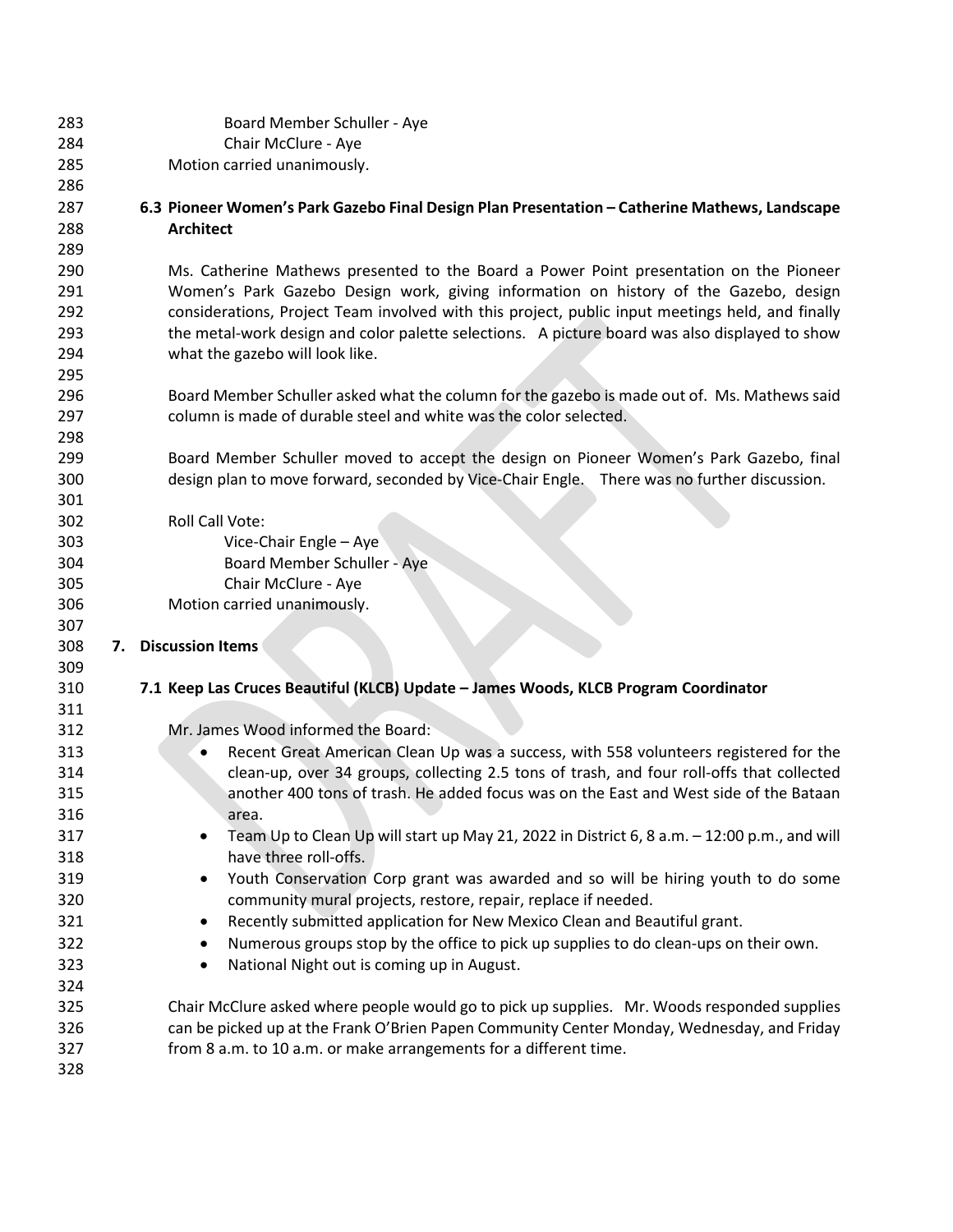- Board Member Schullersaid she is looking to have her local youth organization do some outreach and appreciates the information received.
- Vice-Chair Engle asked on the murals, if this would include new murals. Mr. Woods said that is possible.

# **7.2 Water Safety Update – Phil Catanach, Recreation Administrator**

 Mr. Phil Catanach, Recreation Administrator, informed the Board he has asked Mr. Ron Borunda, Deputy Director of Las Cruces Utilities/Water and Ms. Rhonda Diaz, H2O Water Conservation Program Coordinator, to present on the safety of the City of Las Cruces drinking water, and after will present on the safety of our pools.

- Chair McClure added the reason for this agenda item is because Board Member Eric Montgomery requested information on the safety of our water because he had read a story about brain eating amoebas. She said information received at this meeting will be shared with him.
- Mr. Ron Borunda introduced himself to the Board and presented a Power Point presentation titled Is My Drinking Water Safe? Mr. Borunda reported information about the Safe Drinking Water Act, reporting agencies – the New Mexico Environment Department (NMED) and the Environmental Protection Agency (EPA), where water comes from addressing surface water and ground water, chlorination in the water, and discoloration of the water. Mr. Borunda said the city has some of the best water quality around because the city's system is solely ground water.
- Chair McClure asked if the water is generally surface waterin New Mexico. Mr. Borunda said there are a lot of different municipalities that use surface water.
- Board Member Schuller asked how underground areas are monitored and where are wells and meters monitored to know where the city stands, and whether the wells need to go deeper or drilled in different locations, in balancing daily use with what's available. Mr. Borunda responded 358 saying the City has to have monitoring wells for the entire city and that's where they get depth level readings of aquifers and what's put back into the ground, and this is monitored monthly. Mr. Borunda said metering is a whole other subject because the City meters everything used and 361 said Ms. Rhonda Diaz, Water Conservation Coordinator, and she makes sure that everything is metered and that everything used is accounted for.
- Vice-Chair Engle mentioned that the Board Member not present, hisspecific question was if there is flesh eating stuff that gets into the circulation of splash pads. Mr. Borunda said he can't speak a whole lot on that, but he does know a little about amoebas, because he has worked with waste water. He said amoebas are formed from waste water, not fresh water. Mr. Borunda said that any sort of bacteria that you would see from fresh water would be more in the line of blood bourn pathogens like cholera but those kind of viruses come from human beings or animals or birds. He 370 said you wouldn't see flesh eating amoebas coming from the fresh water supply.
- Chair McClure directed question to Mr. Catanach, saying splash pads have their own circular system, and hope filters of some sort. Mr. Catanach responded yes, and will have the Aquatic staff up next to talk about the City's pools and splash pads.
-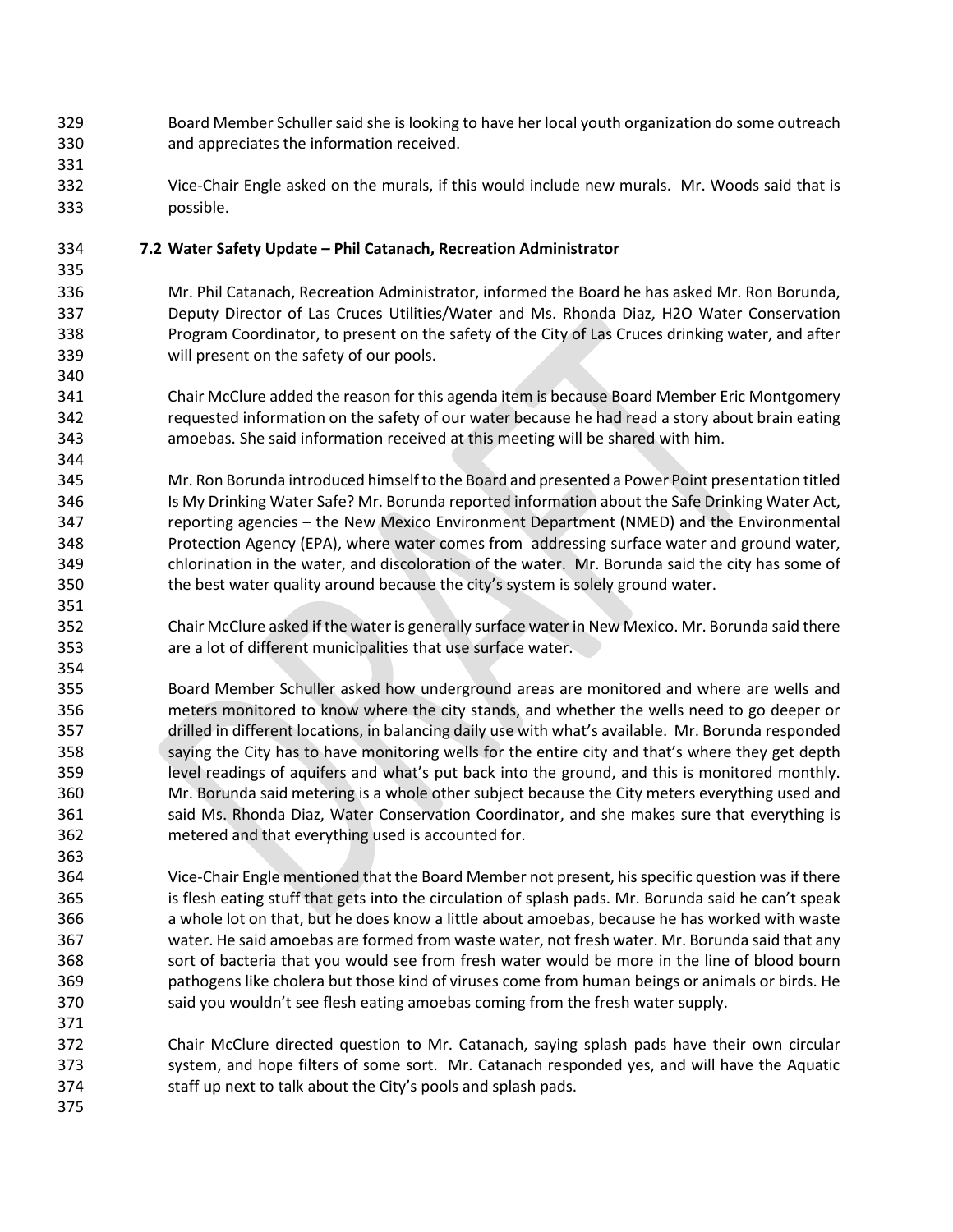- Mr. Catanach thanked Mr. Borunda and Ms. Diaz for their presentation to the Board. He went on 377 to inform the Board Mr. Abraham Celaya, Recreation Facility Manager, and Mr. Jake Gutierrez, Aquatics Program Manager will present on the City's pools and splash pads.
- Mr. Abraham Celaya, Aquatics Facility Manager, presented a Power Point presentation on Why Our Pool Water is Safe explaining the Las Cruces Regional Aquatic Center's disinfection and filtration process. The presentation covered the pools water filtration system, methods of disinfection, chlorination, and UV pool sanitizers.
- Vice-Chair asked if this is the same system used on the splash pads. Mr. Celaya said yes, and as far as the amoebas the Board member read about, those conditions exist if the splash pad isn't looked after correctly, and here the splash pads are continuously being looked after. Mr. Jake Gutierrez, Aquatics Program Manager, added with the World Aquatic Health Code, which has been enforced and implemented here in the last three years, the systems now are required to have the secondary UV system. Speaking on Frenger Pool, Mr. Gutierrez said with the 391 infrastructure of Frenger Pool deteriorating, they are at the minimum requirements. Mr. Gutierrez said with the World Aquatic Health Code, they are required to check the pools every two to four hours, and documented.
- Chair McClure said she toured Frenger Pool and concurs on all points.
- Mr. Catanach thanked Mr. Borunda, Ms. Diaz, Mr. Gutierrez, and Mr. Abraham and said we are in very good hands with our Utility Water Department and Aquatics staff.
- **7.3 League/Association Agreements – Franco Granillo, Parks Administrator**

 Mr. Franco Granillo, Park Administrator, gave the Board an overview of the League Association agreements. Mr. Granillo informed the Board who the multiple organizations are that Parks and Recreation has agreements with. He said the agreement have what the organization desires from the City, conditions – what the City provides vs what the organization provides, fees, activities the group can provide to youth, and concession use. Mr. Granillo added there are benefits to both the City and the leagues.

There were no questions from the Board.

# **7.4 Butterfield Shooting Range Update – Franco Granillo, Parks Administrator**

- Mr. Franco, Park Administrator, informed the Board there are six ranges at Butterfield Shooting Range – the skeet range, cover range, silhouette range, pistol range, known distance range and the long-distance range. The known distance and long-distance ranges are going to be improved for ADA accessibility. Mr. Granillo said he would like the work done before end of fiscal year but isn't sure that will happen. He added when this type of work is done, need cooperation from the Bureau of Land Management (BLM).
- Mr. Granillo said a question that has come to the Board is the entrance road to the range. He said Parks and Rec staff doesn't maintain roads, or create them or build them. The issue he has seen with the entry road is it is on a slope and with a heavy rain or bad windstorms, there is a lot of erosion, potholes. He said these issues have been discussed with Public Works and have come up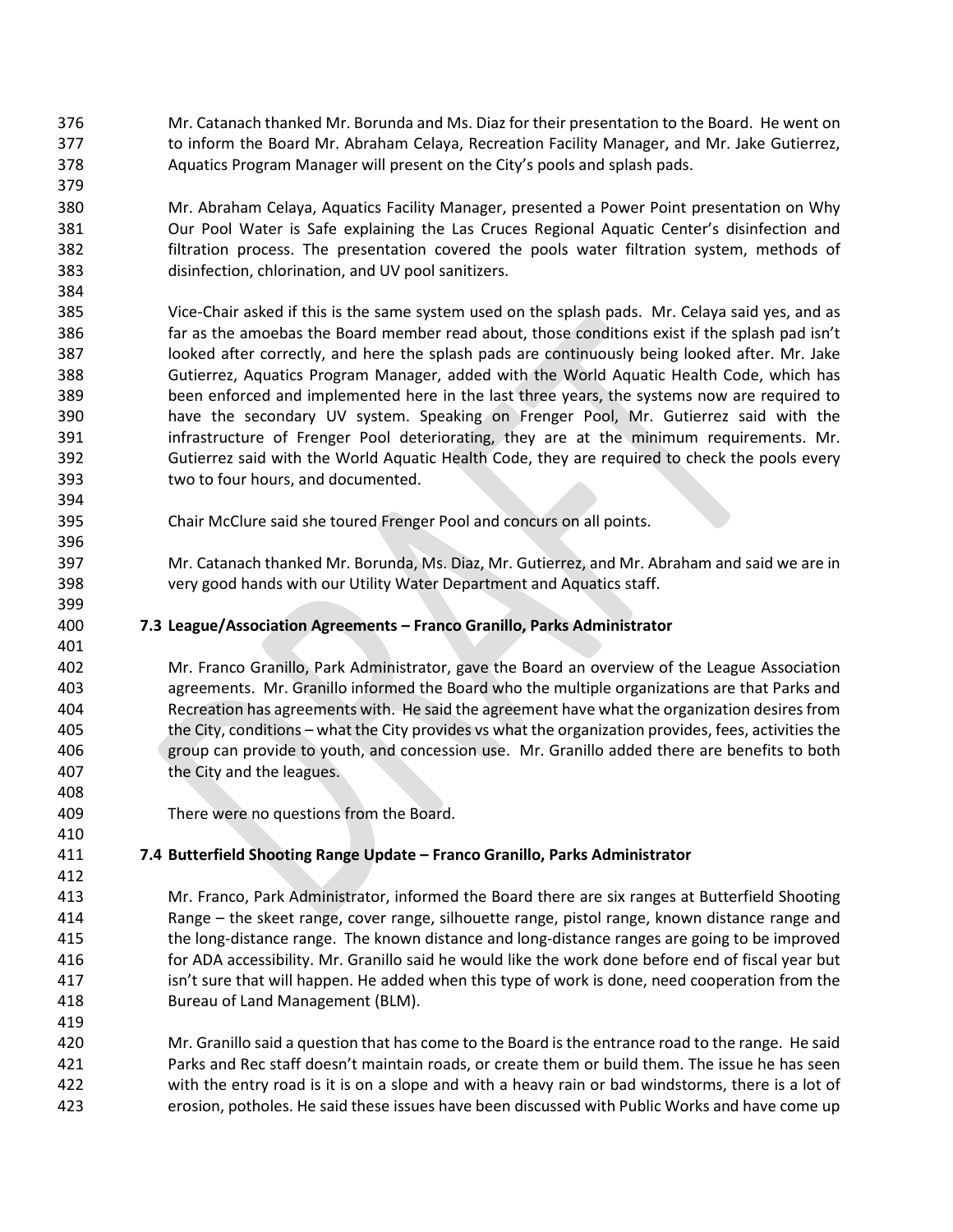- with short term and long-term solutions. Long term would be to provide a plan for actual road upgrade or permanent road repairs, and would have to get BLM approval, and are looking to get a patent for the road because the entry road and the road that goes along the entire range is in a no man's land. It is not considered a right of way or city road. Mr. Granillo said the short-term solution is either pothole repair or actual chip seal. Mr. Granillo said if this isn't cost effective or can't be done immediately, Public Works mentioned could remove the surface do it is more of a dirt surfacing and then can be back dragged or graded anytime there is a heavy rain or wind event.
- Chair McClure asked what the timeline is for something like this. Mr. Granillo said it would depend on funding, and possibly have to go to Council. Short term fixed could happen as long as Public Works is able to help.
- Ms. Delgado added that this has been discussed with Mr. David Sedillo, Public Works Director, and he is aware and working hard to find funding on his end for short-term and then long-term, will have to go to Council. She said also during this process, upon going to BLM to ask permission 439 to work on road, it was discovered road patent was not included with the Butterfield Shooting Range. BLM has given temporary permission to work on the road.
- Chair McClure asked if this was similar to needing some sort of agreement in place for people to do anything on that area. Ms. Delgado said yes, anytime on BLM land, permission is needed, and if allowed, would need to stay within scope. If scope changes, would have to go through process again.
- Vice-Chair Engle said Mr. Pruett reached out to him on this and is glad we have some answers. Mr. Granillo said he will reach out to Mr. Pruett. Ms. Delgado said she did give Mr. Pruett her business card and did explain to him information just shared with the Board so he is aware and she did ask him to reach out to staff.
- Board Member Schuller asked if fees being charged to trap clubs or organizations be put aside solely for this road. Ms. Delgado said Parks and Recreation lives in the general fund and any revenue collected goes back into the general fund but said staff is trying to get some of those funds put back for specific things.
- Board Member Schuller asked if it would be possible if those organizations could set up their own donation pot and donate it to that project. Ms. Delgado said that is a possibility. Mr. Granillo 459 said maybe when he meets with Mr. Pruett, they could get on that path and get some sort of partnership going.
- Board Member Schuller asked what the timeline is on the ADA modifications. Mr. Granillo said he would like to get it done toward mid-June, but if not, by Fall of this year.
- 

**7.5 2022 Go Bond Survey – Sonya Delgado, Parks & Recreation Director**

 Ms. Delgado informed the Board she wanted to remind them that there is a Go Bond Survey for the Public that is open for a few more weeks and encourage them to take the survey and to share with friends and family. She said that there have been over 500 responses so far. Ms. Delgado also said the survey has been sent out to all Parks and Recreation program attendees who have email addresses, all leagues and organizations.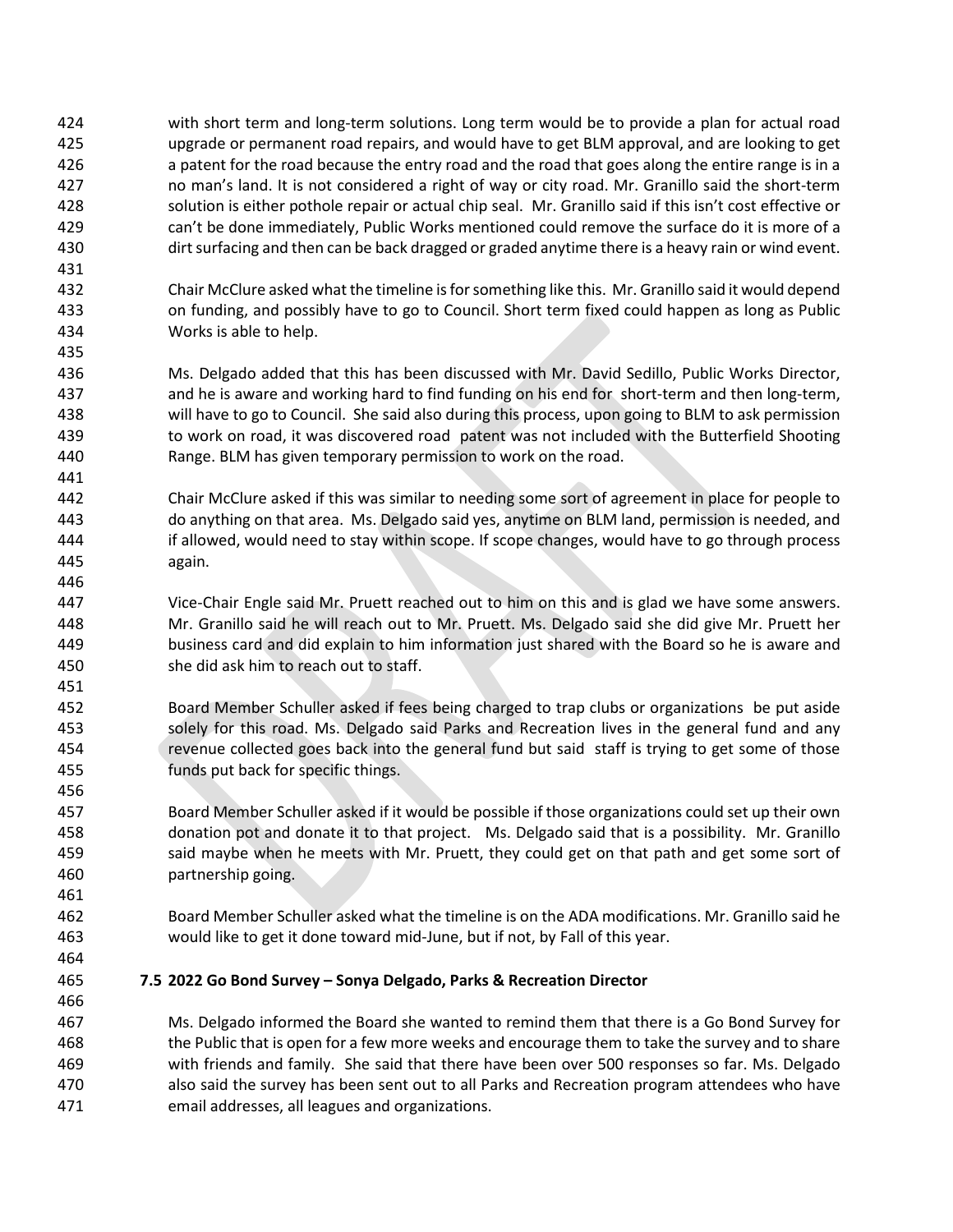Chair McClure asked if Parks and Recreation is able to collaborate with other departments to send out information like this. Ms. Delgado said yes. Ms. Delgado added that mass messages are sent out through our registration software to anybody we have email addresses for.

# **7.6 Letter of Support for Veteran's Park Parking Lot – Sonya Delgado, Parks & Recreation Director**

 Ms. Delgado informed the Board that staff was recently asked by Senator Lujan to provide letters of support in favor of Veteran's Park parking lot. The letters were done by Parks and Recreation and by the the Veteran's Advisory Board and sent out. She said hopefully this will bring in some funding to complete the parking lot.

 Chair McClure asked if copy of the letter could be shared with the other Board Members. Ms. Delgado said yes.

## **7.7 Unidad Park Mementos – Sonya Delgado, Parks & Recreation Director**

 Ms. Delgado informed the Board Unidad Park was built in 2001. She said staff wanted to give a piece of the park to the group that started this park. Ms. Delgado showed board pieces salvaged from the park, with date and name of park, and are working on a list of the committee members to contact, so can do a photo op and present them with the Unidad Park memento.

- **8. Staff Member Comments**
- Ms. Cathy Mathews informed the Board:
- Projects discussed today will be moving forward to Council and anticipate they will come to some conclusion in June or July.
- Chandler Tank design project is ongoing and contract for traffic study was just initiated, and design work will conclude in July or August, and will then move forward on construction.
- Getting ready to issue letters of acceptance on two median projects one was funded through a City Bond and included medians throughout the City, a few medians in each Council District and medians along Sonoma Ranch Blvd. called Sonoma Ranch Blvd. Mile 2 between Arroyo Road and Peachtree Hills.

 Mr. Catanach informed the Board the Recreation Section has a lot of their summer stuff rolling out and encourages them to check out Parks and Recreation's Facebook page – Movies in the **Park, Music in the Park, Splash Pads, Mother's Day Concert, and**  $4<sup>th</sup>$  **of July information will be** coming up.

- Mr. Robert Nunez, Youth Services Administrator, informed the Board his section is wrapping up 513 the school year program and news release for their summer programs has gone out. They are working on getting staff on board, CPR/First Aid trainings done. His section is doing a lot of things with different groups, partnerships to get their expertise involved in our programs and to allow our youth to participate in other programs. There is a lot a positive program happening, and preparing now for opportunities with the balanced school calendar.
-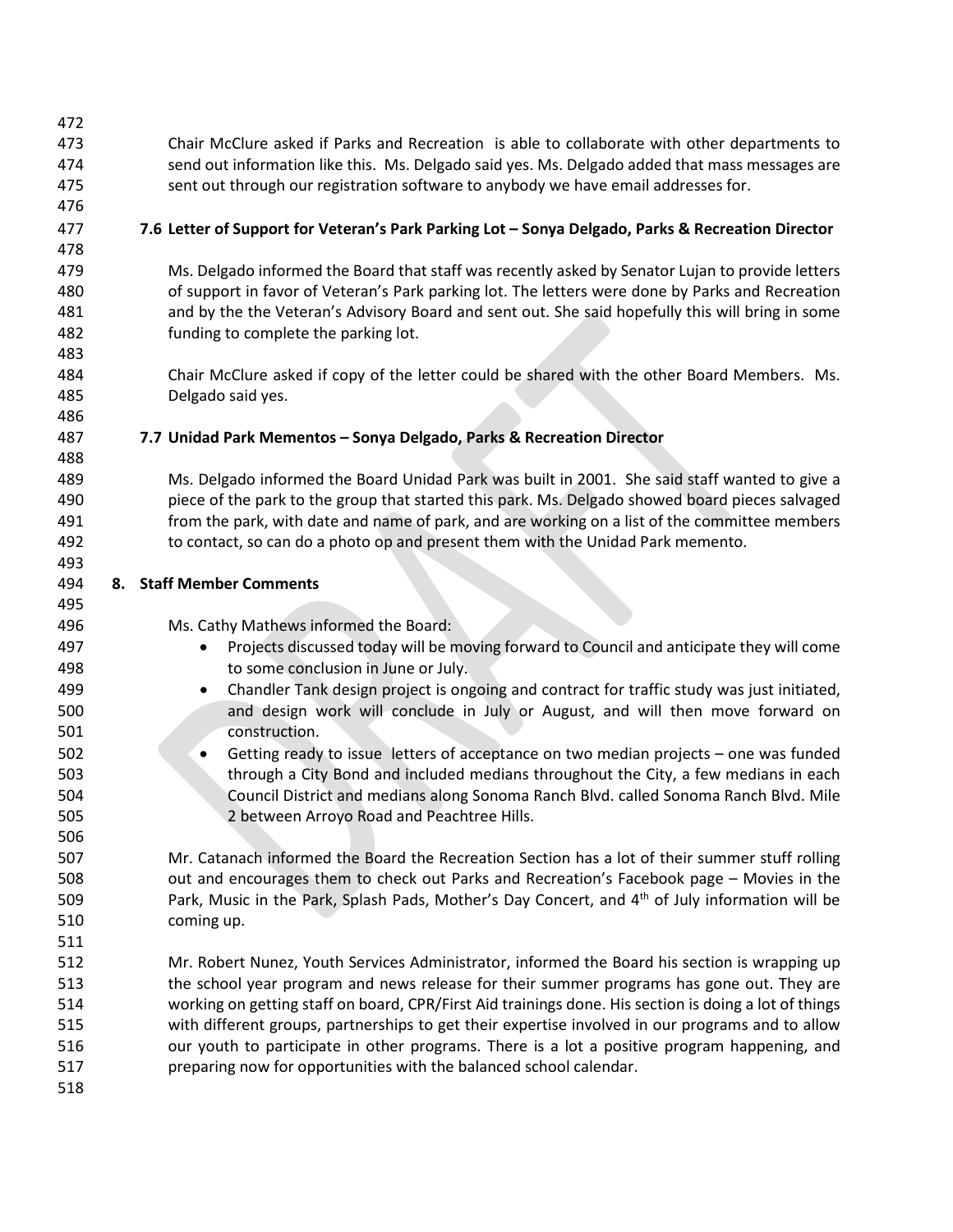- Chair McClure asked about the Youth Advisory Board. Mr. Nunez reported there is a new Teen Connection Supervisor on board, and he is allowing him to roll into the summer and then will get advertisement out for the Youth Board at the beginning of the school year.
- Board Member Schuller asked if Youth Programs are back 100%. Mr. Nunez reported principals kept things status quo so Youth Programs are down 50% with the After School Programs. For the Summer, they should have full capacity in all programs.
- Mr. Granillo informed the Board he and Jimmy Zabriskie, Community Forester will be going to a work session for a proposal of a Tree Ordinance.
- Mr. Granillo acknowledged the issue of vehicles in Youngs Park during big events which has been an issue for years, and said the problem with Young Park is that there is only one gate there. He 532 said he has looked into the cost of bollards for Young Park, Apodaca Park, and Veterans Park, and cost for these three areas is \$85,000, not installed. Mr. Granillo said he is also looking for alternate solutions like boulders or landscaping.
- Mr. Granillo informed the Board if they would like to see an agreement for their review, to let him know and he will send it forward.
- Chair McClure asked if he can let the Board know how the Tree Ordinance work session goes. Mr. Granillo said he will let the Board know.

## **9. Board Member Comments**

 Board Member Schuller asked how staff is handling cost increases of landscaping, fertilizer. Mr. Granillo said staff has done well to plan ahead and material was purchased before inflation took place but are starting to run out of materials so staff is prioritizing areas that need upgrades or 547 repairs and using materials towards those areas. As new amenities, new requests from the public come up, Ms. Delgado brings those costs to Council's attention for help with funding.

Vice-Chair Engle expressed his thanks to staff for today's information and for their good job.

 Chair McClure said she was hoping something could be done to work better with the bicycle community, and specifically to include in master plans and what they would like to see in terms of access via biking, to have a sort of collaborative environment where bicyclers know who they might want to talk to and what they might want to see. She said she is interested in putting this on agenda for next Board meeting. Ms. Delgado responded saying there is VELO Las Cruces, and they work closely with the transportation plan and staff could have them talk to the Board on things they are involved in, projects.

- Chair McClure asked about ADA compliance with Pickleball. Ms. Delgado said Apodaca Park pickleball area is ADA accessible. She added there is a range, and the minimum is met.
- Chair McClure asked if there is an update on the Las Cruces Public Schools (LCPS) agreement. Ms. Delgado said she verified today that the City's Legal department did send the agreement to LCPS today, and has received confirmation from LCPS Legal team that they received it.